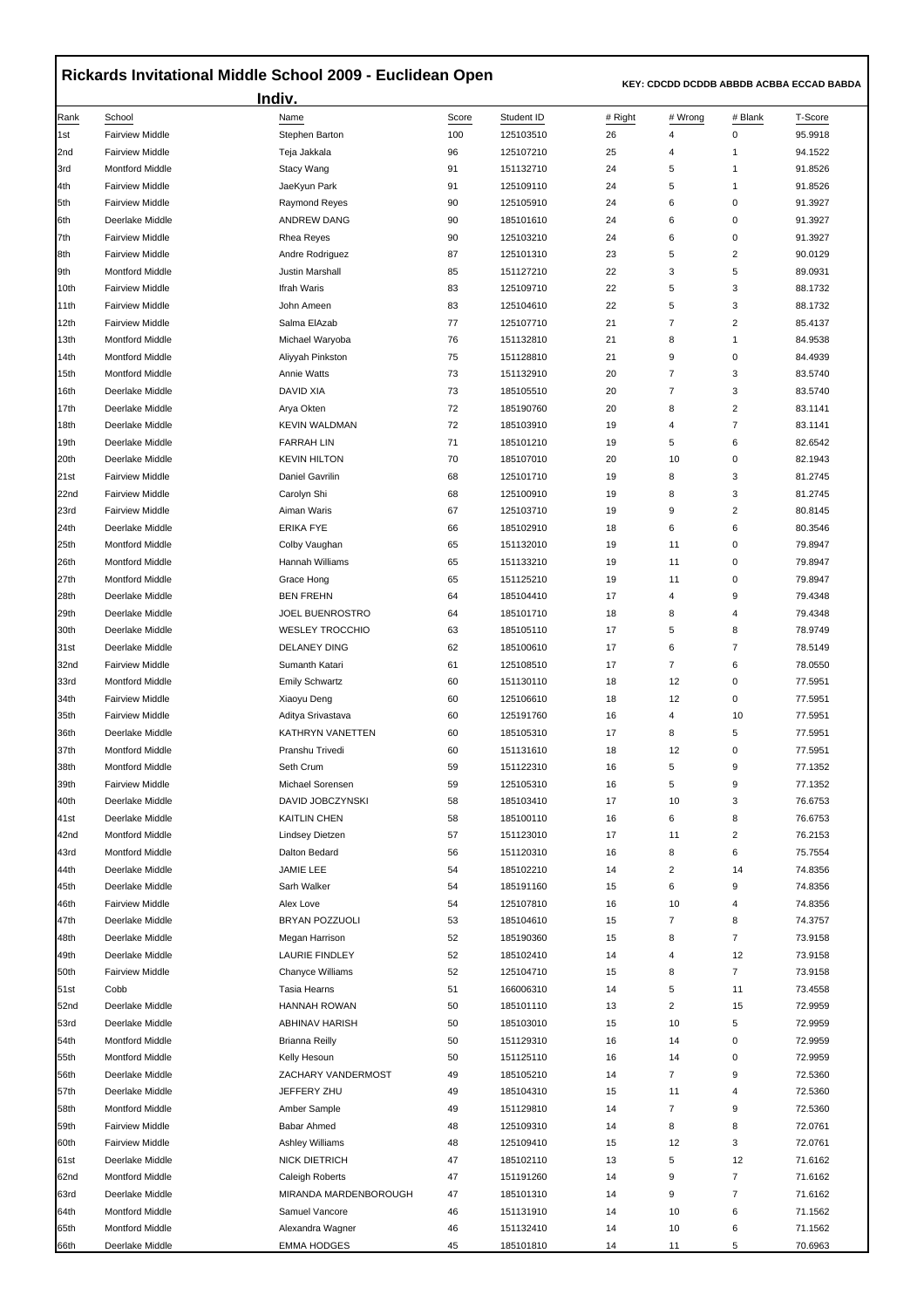## **Rickards Invitational Middle School 2009 - Euclidean Open**

 **KEY: CDCDD DCDDB ABBDB ACBBA ECCAD BABDA** 

|                  |                                                  | <u>Indiv.</u>                     |          |                        |                     |                |                      |                    |
|------------------|--------------------------------------------------|-----------------------------------|----------|------------------------|---------------------|----------------|----------------------|--------------------|
| Rank             | School                                           | Name                              | Score    | Student ID             | # Right             | # Wrong        | # Blank              | T-Score            |
| 67th             | <b>Fairview Middle</b>                           | Raymond Pandley                   | 45       | 125191260              | 14                  | 11             | 5                    | 70.6963            |
| 68th             | <b>Montford Middle</b>                           | Matthew Maleszewski               | 45       | 151127110              | 15                  | 15             | 0                    | 70.6963            |
| 69th             | <b>Montford Middle</b>                           | Lisanne van Engelen               | 43       | 151131710              | 12                  | 5              | 13                   | 69.7765            |
| 70th             | <b>Fairview Middle</b>                           | Prianka Monwar                    | 43       | 125191060              | 13                  | 9              | 8                    | 69.7765            |
| 71 <sub>st</sub> | <b>Fairview Middle</b>                           | Ram Manickam                      | 43       | 125190960              | 13                  | 9              | 8                    | 69.7765            |
| 72nd             | <b>Montford Middle</b>                           | Laurel Schafer                    | 42       | 151130010              | 13                  | 10             | 7                    | 69.3166            |
| 73rd             | <b>Fairview Middle</b>                           | Kevonte Jackson                   | 42       | 125100310              | 14                  | 14             | 2                    | 69.3166            |
| 74th             | <b>Montford Middle</b>                           | <b>Hunter Scott</b>               | 42       | 151130210              | 12                  | 6              | 12                   | 69.3166            |
| 75th             | <b>Fairview Middle</b>                           | Siddu Dussa                       | 42       | 125190560              | 12                  | 6              | 12                   | 69.3166            |
| 76th             | Deerlake Middle                                  | <b>TAYLOR CASSELMAN</b>           | 42       | 185109910              | 13                  | 10             | $\overline{7}$       | 69.3166            |
| 77th<br>78th     | <b>Montford Middle</b><br><b>Montford Middle</b> | Jessica Martin<br>Maddie Funaro   | 40<br>40 | 151127310<br>151123610 | 13<br>14            | 12<br>16       | 5<br>0               | 68.3967<br>68.3967 |
| 79th             | <b>Montford Middle</b>                           | <b>Madeline Sinclair</b>          | 39       | 151130810              | 13                  | 13             | 4                    | 67.9368            |
| 80th             | Augusta Raa Middle School                        | Kian Leonard                      | 39       | 102190860              | 12                  | 9              | 9                    | 67.9368            |
| 81st             | Deerlake Middle                                  | <b>ANNIE YANG</b>                 | 38       | 185105610              | 13                  | 14             | 3                    | 67.4769            |
| 82nd             | <b>Montford Middle</b>                           | Katherine Maxwell                 | 38       | 151127510              | 13                  | 14             | 3                    | 67.4769            |
| 83rd             | <b>Montford Middle</b>                           | Sean Lentz                        | 37       | 151126610              | 12                  | 11             | $\overline{7}$       | 67.0170            |
| 84th             | <b>Montford Middle</b>                           | Sarah Redlhammer                  | 37       | 151129210              | 11                  | $\overline{7}$ | 12                   | 67.0170            |
| 85th             | Deerlake Middle                                  | RAIDEN THALER                     | 37       | 185100010              | 13                  | 15             | $\overline{c}$       | 67.0170            |
| 86th             | <b>Montford Middle</b>                           | Jacob Vancore                     | 37       | 151131810              | 12                  | 11             | $\overline{7}$       | 67.0170            |
| 87th             | <b>Fairview Middle</b>                           | Maariya Mahmood                   | 36       | 125190860              | 13                  | 16             | 1                    | 66.5571            |
| 88th             | Deerlake Middle                                  | Andrea Tyrrell                    | 36       | 185191060              | 10                  | 4              | 16                   | 66.5571            |
| 89th             | <b>Fairview Middle</b>                           | Ayesha Benett                     | 35       | 125190260              | 12                  | 13             | 5                    | 66.0971            |
| 90th             | <b>Montford Middle</b>                           | <b>Allison Prater</b>             | 35       | 151129010              | 12                  | 13             | 5                    | 66.0971            |
| 91st             | <b>Montford Middle</b>                           | Anthony Logan-Wilburn             | 35       | 151126710              | 12                  | 13             | 5                    | 66.0971            |
| 92nd             | Cobb                                             | <b>Tiffany Smith</b>              | 35       | 166090760              | 11                  | 9              | 10                   | 66.0971            |
| 93rd             | Swift Creek Middle                               | Katy Kuhlmeier                    | 35       | 122102110              | 12                  | 13             | 5                    | 66.0971            |
| 94th             | <b>Montford Middle</b>                           | Jordan Crawford                   | 35       | 151122110              | 13                  | 17             | 0                    | 66.0971            |
| 95th             | Swift Creek Middle                               | Marina vonStein                   | 35       | 122133300              | 13                  | 17             | 0                    | 66.0971            |
| 96th             | <b>Montford Middle</b>                           | Shayla Bussey                     | 33       | 151121110              | 10                  | $\overline{7}$ | 13                   | 65.1773            |
| 97th             | <b>Fairview Middle</b>                           | Amara Ahmed                       | 33       | 125190160              | 12                  | 15             | 3                    | 65.1773            |
| 98th             | Deerlake Middle                                  | <b>LAUREN PEAVY</b>               | 33       | 185103710              | 10                  | $\overline{7}$ | 13                   | 65.1773            |
| 99th             | <b>Montford Middle</b>                           | Kevin Doheny                      | 32       | 151123110              | 11                  | 12             | $\overline{7}$       | 64.7174            |
| 100th            | Deerlake Middle<br>Deerlake Middle               | <b>MACEY HUMPHREY</b>             | 32       | 185100210              | 10<br>11            | 8<br>12        | 12<br>$\overline{7}$ | 64.7174<br>64.7174 |
| 101st<br>102nd   | <b>Montford Middle</b>                           | LEANNE DUKE<br>Lynsey Demirpolat  | 32<br>32 | 185102610<br>151122810 | 11                  | 12             | 7                    | 64.7174            |
| 103rd            | <b>Montford Middle</b>                           | Keith Hass                        | 31       | 151190160              | 11                  | 13             | 6                    | 64.2575            |
| 104th            | <b>Montford Middle</b>                           | Sarah Blackburn                   | 31       | 151120510              | 11                  | 13             | 6                    | 64.2575            |
| 105th            | <b>Montford Middle</b>                           | Alec Foisy                        | 30       | 151123310              | 12                  | 18             | 0                    | 63.7976            |
| 106th            | <b>Montford Middle</b>                           | Dustin Morgan                     | 30       | 151191160              | 12                  | 18             | $\pmb{0}$            | 63.7976            |
| 107th            | <b>Montford Middle</b>                           | Sienna Williams                   | 30       | 151191360              | 12                  | 18             | 0                    | 63.7976            |
| 108th            | <b>Fairview Middle</b>                           | Keyura Katam                      | 29       | 125190760              | 9                   | $\overline{7}$ | 14                   | 63.3376            |
| 109th            | <b>Montford Middle</b>                           | <b>Matthew McFarlin</b>           | 28       | 151128110              | 11                  | 16             | 3                    | 62.8777            |
| 110th            | <b>Montford Middle</b>                           | <b>Calvin Merritt</b>             | 28       | 151128310              | 10                  | 12             | 8                    | 62.8777            |
| 111th            | <b>Fairview Middle</b>                           | Ali Rogers                        | 27       | 125191560              | 10                  | 13             | 7                    | 62.4178            |
| 112th            | Deerlake Middle                                  | RYAN KEARNEY                      | 27       | 185105810              | 9                   | 9              | 12                   | 62.4178            |
| 113th            | <b>Montford Middle</b>                           | Holden Hansli                     | 26       | 151191060              | 8                   | 6              | 16                   | 61.9579            |
| 114th            | Cobb                                             | Liza Mcglockton                   | 26       | 166090160              | 9                   | 10             | 11                   | 61.9579            |
| 115th            | Augusta Raa Middle School                        | Jarvis Williams                   | 26       | 102190460              | 11                  | 18             | 1                    | 61.9579            |
| 116th            | <b>Montford Middle</b>                           | Spencer Craig                     | 25       | 151122010              | 11                  | 19             | 0                    | 61.4980            |
| 117th            | Deerlake Middle                                  | HUNTER FLORA                      | 24       | 185102810              | 8                   | 8              | 14                   | 61.0380            |
| 118th            | <b>Montford Middle</b>                           | Allen Colston                     | 24       | 151121710              | 10                  | 16             | 4                    | 61.0380            |
| 119th            | <b>Fairview Middle</b>                           | Nia Harmon                        | 24       | 125100610              | 9                   | 12             | 9                    | 61.0380            |
| 120th<br>121st   | <b>Montford Middle</b><br><b>Montford Middle</b> | Amanda Westcott<br>Bonner Buckner | 24<br>23 | 151133010<br>151190760 | 9<br>$\overline{7}$ | 12<br>5        | 9<br>18              | 61.0380<br>60.5781 |
| 122nd            | Deerlake Middle                                  | <b>JACOB DULWORTH</b>             | 23       | 185105910              | 10                  | 17             | 3                    | 60.5781            |
| 123rd            | <b>Montford Middle</b>                           | Shawn Wilson                      | 22       | 151133410              | 9                   | 14             | 7                    | 60.1182            |
| 124th            | Deerlake Middle                                  | Laura Carman                      | 22       | 185190160              | 10                  | 18             | 2                    | 60.1182            |
| 125th            | Deerlake Middle                                  | PAUL SCHMIDT                      | 22       | 185104710              | 10                  | 18             | 2                    | 60.1182            |
| 126th            | Cobb                                             | Lerelle McGlockton                | 22       | 166009310              | 8                   | 10             | 12                   | 60.1182            |
| 127th            | Deerlake Middle                                  | SAMUEL SU                         | 20       | 185104910              | 9                   | 16             | 5                    | 59.1984            |
| 128th            | Deerlake Middle                                  | Spencer Hinds                     | 18       | 185190460              | $\overline{7}$      | 10             | 13                   | 58.2785            |
| 129th            | <b>Montford Middle</b>                           | Shavon Jones                      | 15       | 151190860              | 9                   | 21             | 0                    | 56.8988            |
| 130th            | Swift Creek Middle                               | Kendra Hunter                     | 14       | 122144400              | 8                   | 18             | 4                    | 56.4389            |
| 131st            | Augusta Raa Middle School                        | Dawson Kidd                       | 12       | 102190260              | $\overline{7}$      | 16             | 7                    | 55.5190            |